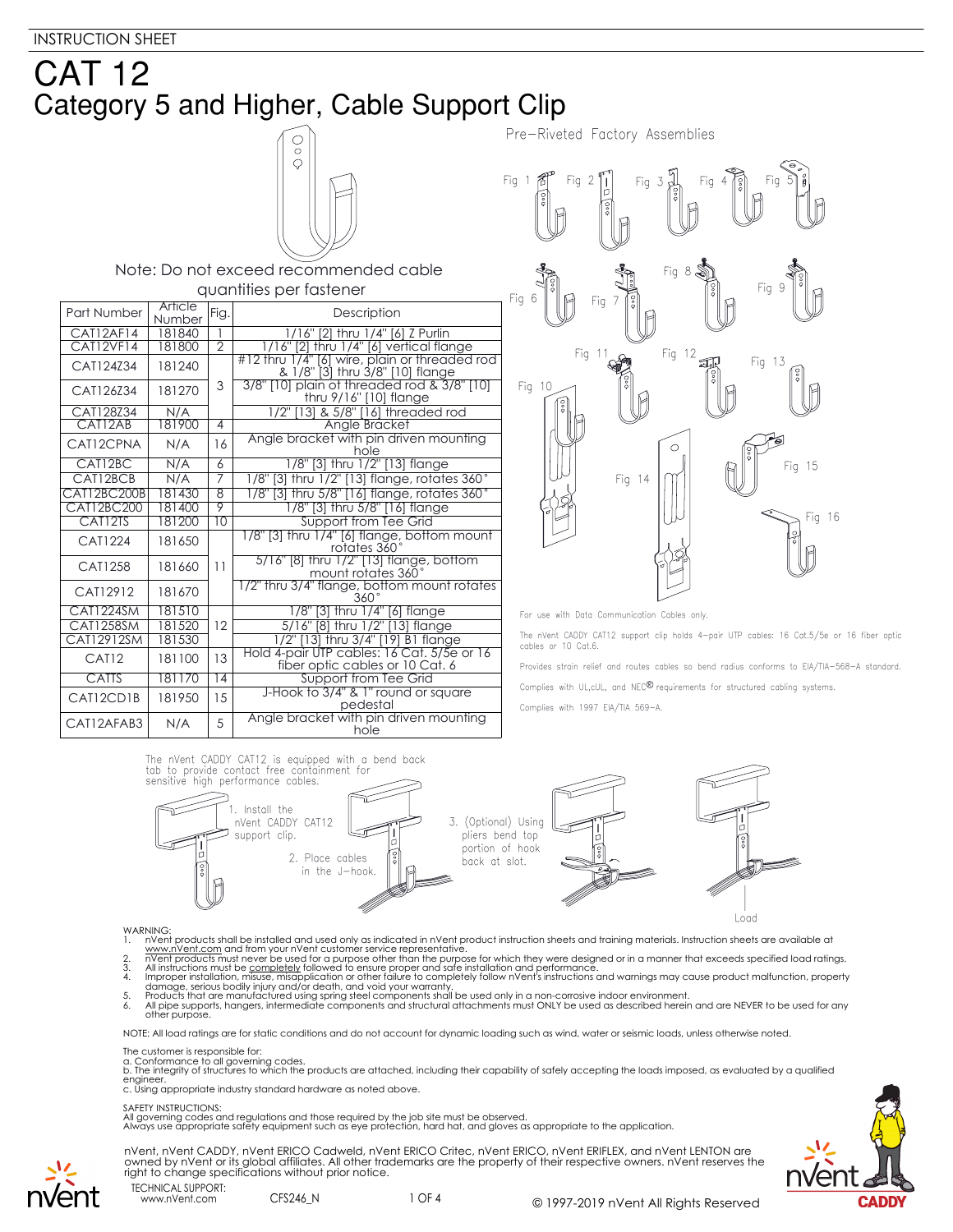#### INSTRUCTION SHEET

Create custom field assemblies as your needs require.



\* nVent CADDY Part Number VAFT may be used for easy installation of verticle and angled flange assemblies, from the floor.





| Part Number Article |        | Fig. | Description                                 |
|---------------------|--------|------|---------------------------------------------|
| CAT12AF14           | 181840 |      | 1/16" [2] thru 1/4" [6] Z Purlin            |
| CAT12VF14           | 181800 |      | 2   1/16" [2] thru 1/4" [6] vertical flange |

Drop Wires, Rods and Flanges

- 1. Squeeze fastener.
- 2. Connect top edge over wire.
- 





nVent, nVent CADDY, nVent ERICO Cadweld, nVent ERICO Critec, nVent ERICO, nVent ERIFLEX, and nVent LENTON are<br>owned by nVent or its global affiliates. All other trademarks are the property of their respective owners. nVent right to change specifications without prior notice.

TECHNICAL SUPPORT: nvent

www.nVent.com CFS246\_N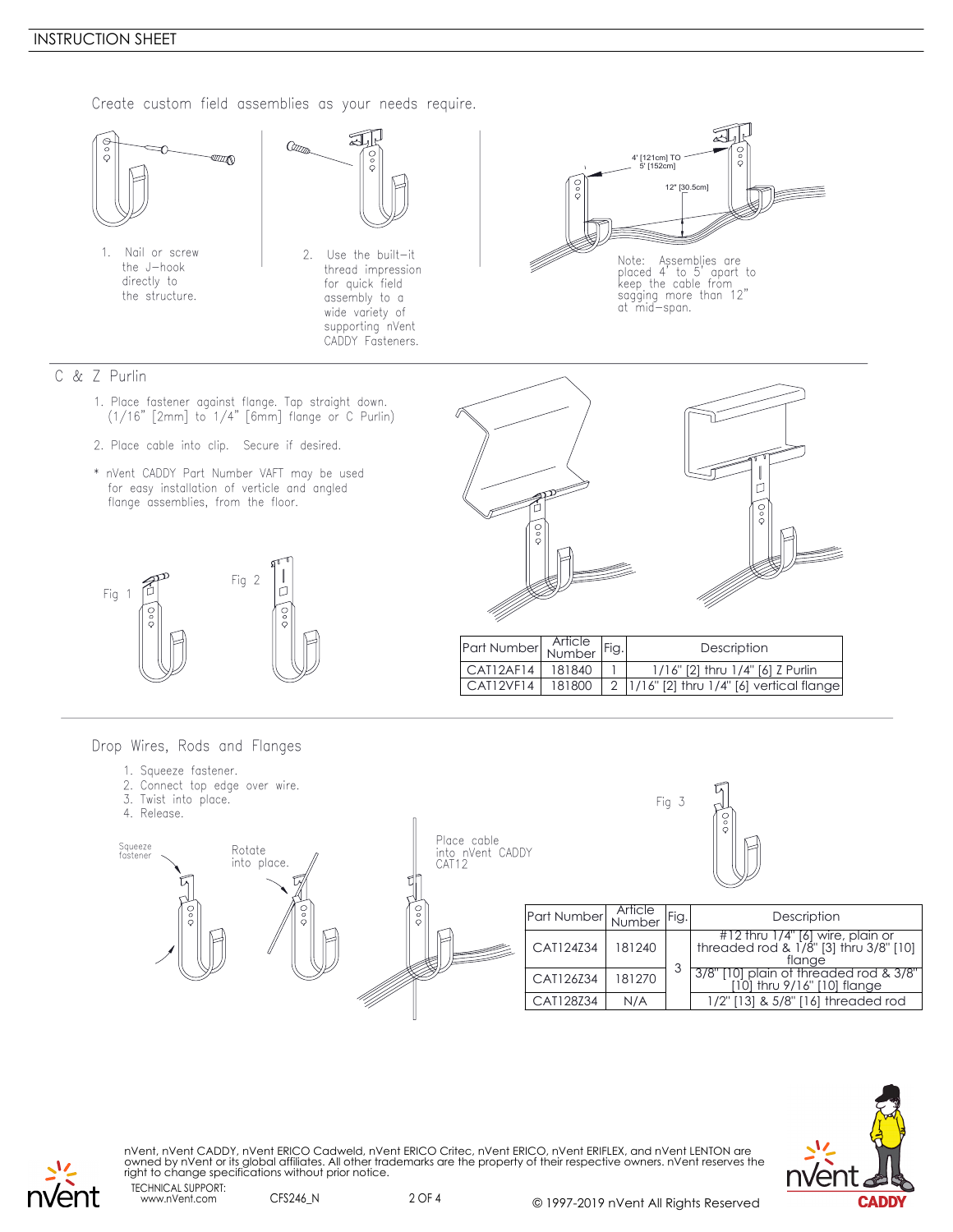## INSTRUCTION SHEET

Fig 5 1. Position nVent CADDY CAT12CPNA or nVent CADDY CAT12AB on joist, wall or concrete. 2. Secure with appropriate tool. Fig 4 Angle Brackets Fig 16 Fig 5 Fig 4 Part Number Article<br>Number Arricle Fig. Description<br>
181900 4 Angle Bracke CAT12AB 181900 4 Angle Bracket<br>
AT12AEAB3 N/A 5 Angle bracket with pin driven  $CAI12AFAB3$   $N/A$   $5$  Angle bracket with pin driven<br>mounting hole  $CAI12CPNA$   $N/A$   $16$   $ABP$  angle bracket with pin driven mounting hole

Beam Clamp

1. Place on beam and tighten screw securely, (Approx. 20 in. lbs. torque.)





|                       |   | Description                                                   |
|-----------------------|---|---------------------------------------------------------------|
| N/A                   |   | 1/8" [3] thru 1/2" [13] flange                                |
| N/A                   |   | $ 1/8$ " [3] thru $1/2$ " [13] flange, rotates 360 $^{\circ}$ |
| 181430<br>CAT12BC200B | 8 | 1/8" [3] thru 5/8" [16] flange, rotates 360°                  |
| 181400                | O | 1/8" [3] thru 5/8" [16] flange                                |
|                       |   | Article<br>Number Fig.                                        |

Pre-Riveted

## Support From Tee Grid

- 1. Push nVent CADDY CATTS or nVent CADDY CAT12TS down on to tee grid.
- 2. Install cables.
- 3. To prevent cables from slipping when ceiling tiles are moved, use pliers to bend top portion of hook back at slot.
- 4. Screw to Tee Grid if desired.







Or use 1/4-20 x 1/2" screw

| Part Number Article Fig. |        | Description                                        |
|--------------------------|--------|----------------------------------------------------|
| CAT12TS                  | 181200 | Support from Tee Grid                              |
| <b>CATTS</b>             | 181170 | Support from Tee Grid using<br>1/4-20 x 1/2" screw |



TECHNICAL SUPPORT: nVent, nVent CADDY, nVent ERICO Cadweld, nVent ERICO Critec, nVent ERICO, nVent ERIFLEX, and nVent LENTON are<br>owned by nVent or its global affiliates. All other trademarks are the property of their respective owners. nVent right to change specifications without prior notice.



www.nVent.com CFS246\_N